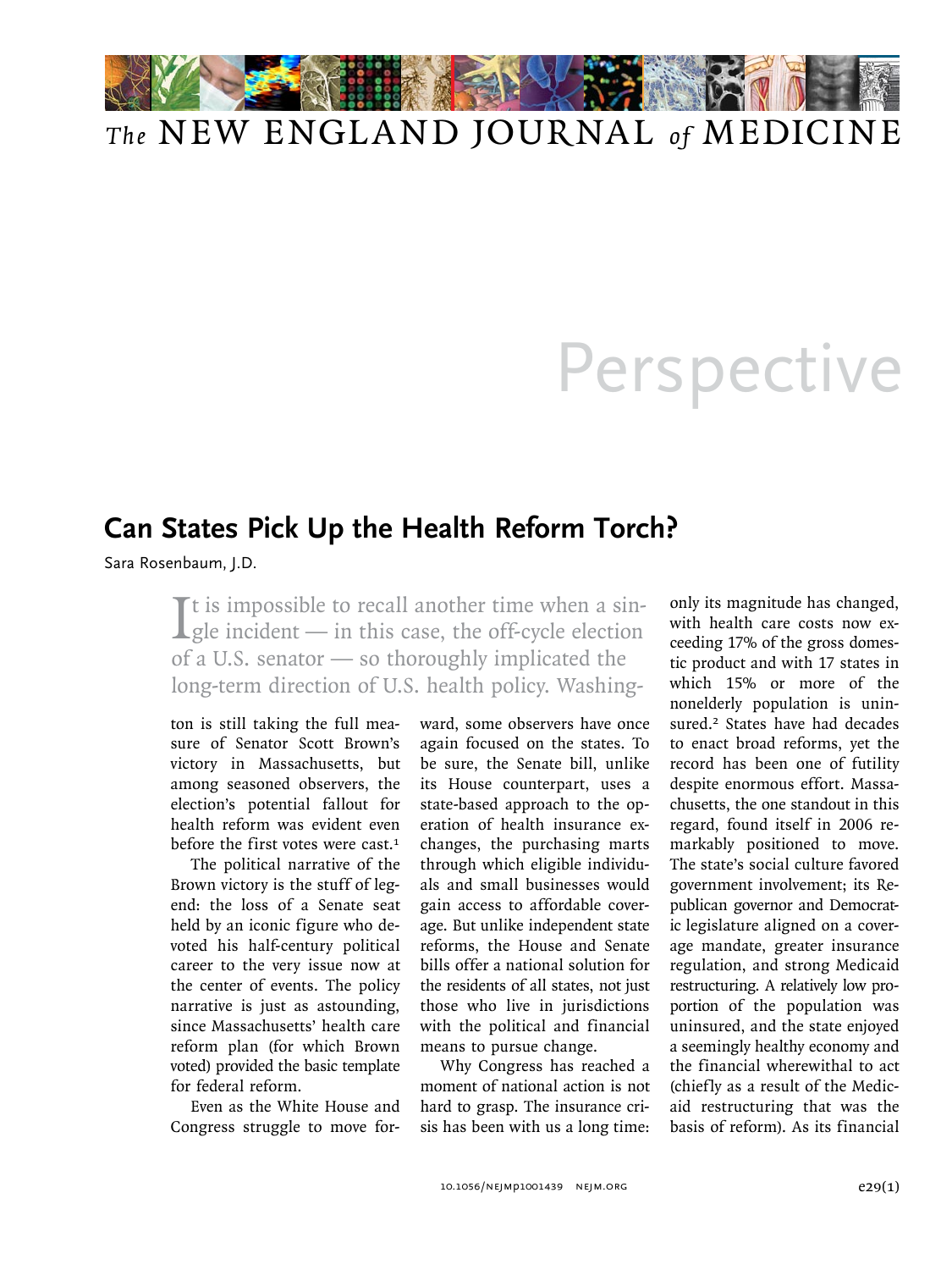picture continues to erode, Massachusetts now depends on a national solution to hold on to its gains, which makes particularly ironic the assertion of thencandidate Brown that national health care reform should be rejected because it would divert funds away from the state that it needs to maintain its program.

Massachusetts must be understood as the rarity rather than the norm. In the best of times, most states could not repeat the experience in Massachusetts. Today, between surging numbers of uninsured, collapsing state economies (see table), and a decided shift in the culture and politics of government intervention, another Massachusetts is out of the question. Putting aside the immediate financial crisis, proponents of state action overlook the vast legal, political, operational, and economic barriers to sweeping state reform.

The first hurdle is fiscal reality; health care reform rests on an infusion of federal resources, given the reduced income of most uninsured Americans. No matter how health insurance reform is structured (subsidized private coverage, a single payer, or a combination of approaches), insurance is astoundingly expensive. Cost estimates for employer group coverage (the most efficient market) in 2009 were \$4,824 for an individual plan and \$13,375 for a family plan.3 Making coverage affordable means a real investment in the population. This is especially true in states whose unin-

| State Budget Cuts Made during Fiscal Year 2009 and Proposed for Fiscal Year 2010.* |                        |                     |                   |                     |                |                   |                     |                   |                     |
|------------------------------------------------------------------------------------|------------------------|---------------------|-------------------|---------------------|----------------|-------------------|---------------------|-------------------|---------------------|
| <b>State</b>                                                                       | Fiscal Year 2009       |                     | Fiscal Year 2010  |                     | <b>State</b>   | Fiscal Year 2009  |                     | Fiscal Year 2010  |                     |
|                                                                                    | <b>Size</b><br>of Cuts | Cuts to<br>Medicaid | Size<br>of Cuts   | Cuts to<br>Medicaid |                | Size<br>of Cuts   | Cuts to<br>Medicaid | Size<br>of Cuts   | Cuts to<br>Medicaid |
|                                                                                    | millions of \$         |                     | $millions$ of $$$ |                     |                | $millions$ of $$$ |                     | $millions$ of $$$ |                     |
| Alabama                                                                            | 697.4                  |                     |                   |                     | Mississippi    | 199.9             | $\mathsf{X}$        |                   |                     |
| Alaska                                                                             | 11.7                   |                     | 1,053.4           |                     | Missouri       | 430.0             |                     | 480.0             |                     |
| Arizona                                                                            | 554.0                  | X                   | 111.0             | X                   | Nebraska       |                   |                     |                   | $\mathsf{X}$        |
| Arkansas                                                                           | 64.9                   |                     |                   |                     | Nevada         | 136.0             | X                   | 182.4             |                     |
| California                                                                         | 10,654.5               | $\mathsf{X}$        | 20,363.5          | X                   | New Hampshire  | 81.1              |                     |                   |                     |
| Colorado                                                                           | 144.0                  | X                   | 926.5             | X                   | New Jersey     | 2,000.0           | X                   | 3,284.0           | X                   |
| Connecticut                                                                        | 341.4                  | X                   | 52.8              | X                   | New Mexico     | 282.1             | X                   | 539.1             | X                   |
| Delaware                                                                           | 247.0                  |                     | 751.0             |                     | New York       | 413.0             | X                   | 6,047.0           | X                   |
| Florida                                                                            | 887.4                  | $\mathsf X$         |                   |                     | North Carolina | 1,221.0           | $\mathsf{X}$        |                   | $\mathsf{X}$        |
| Georgia                                                                            | 2,262.2                | X                   | 2,596.0           | X                   | Ohio           | 1,093.0           | X                   |                   |                     |
| Hawaii                                                                             | 86.2                   | $\mathsf X$         | 315.4             | $\mathsf X$         | Oklahoma       |                   |                     | 471.7             |                     |
| Idaho                                                                              | 241.0                  |                     | 99.7              |                     | Oregon         | 764.0             | X                   | 988.0             | $\mathsf{X}$        |
| Illinois                                                                           | 600.0                  |                     | 500.0             |                     | Pennsylvania   | 470.4             |                     | 1,172.8           |                     |
| Indiana                                                                            | 529.7                  |                     | 672.2             | X                   | Rhode Island   | 214.0             | X                   | 415.6             | X                   |
| lowa                                                                               | 108.8                  | $\mathsf{X}$        | 564.4             | X                   | South Carolina | 1,106.4           | X                   | 328.3             | $\mathsf{X}$        |
| Kansas                                                                             | 155.3                  |                     | 733.4             |                     | South Dakota   | 0.4               |                     |                   |                     |
| Kentucky                                                                           | 163.2                  |                     | 273.8             |                     | Tennessee      | 127.2             |                     | 808.3             | X                   |
| Louisiana                                                                          | 341.0                  | X                   |                   | X                   | Utah           | 571.3             |                     | 318.6             | X                   |
| Maine                                                                              | 74.1                   | $\mathsf{X}$        |                   | X                   | Vermont        | 68.0              | X                   | 98.0              | X                   |
| Maryland                                                                           | 470.9                  | X                   | 448.0             | X                   | Virginia       | 480.3             | X                   | 854.6             | X                   |
| Massachusetts                                                                      | 1,271.0                |                     | 2,424.0           |                     | Washington     | 255.0             | X                   | 1,335.0           | X                   |
| Michigan                                                                           | 438.0                  | X                   | 1,832.0           | X                   | West Virginia  |                   |                     | 184.0             | X                   |
| Minnesota                                                                          | 426.3                  | X                   | 2,280.3           | $\mathsf X$         | Wisconsin      | 635.0             | X                   | 1,917.7           | X                   |
|                                                                                    |                        |                     |                   |                     | Total          | 31,318.1          | 27                  | 55,655.0          | 28                  |

\* Budgets for fiscal year 2010 are currently ongoing. Data are not available for Montana, North Dakota, Texas, and Wyoming. An X indicates cuts to Medicaid. Courtesy of the National Association of State Budget Officers.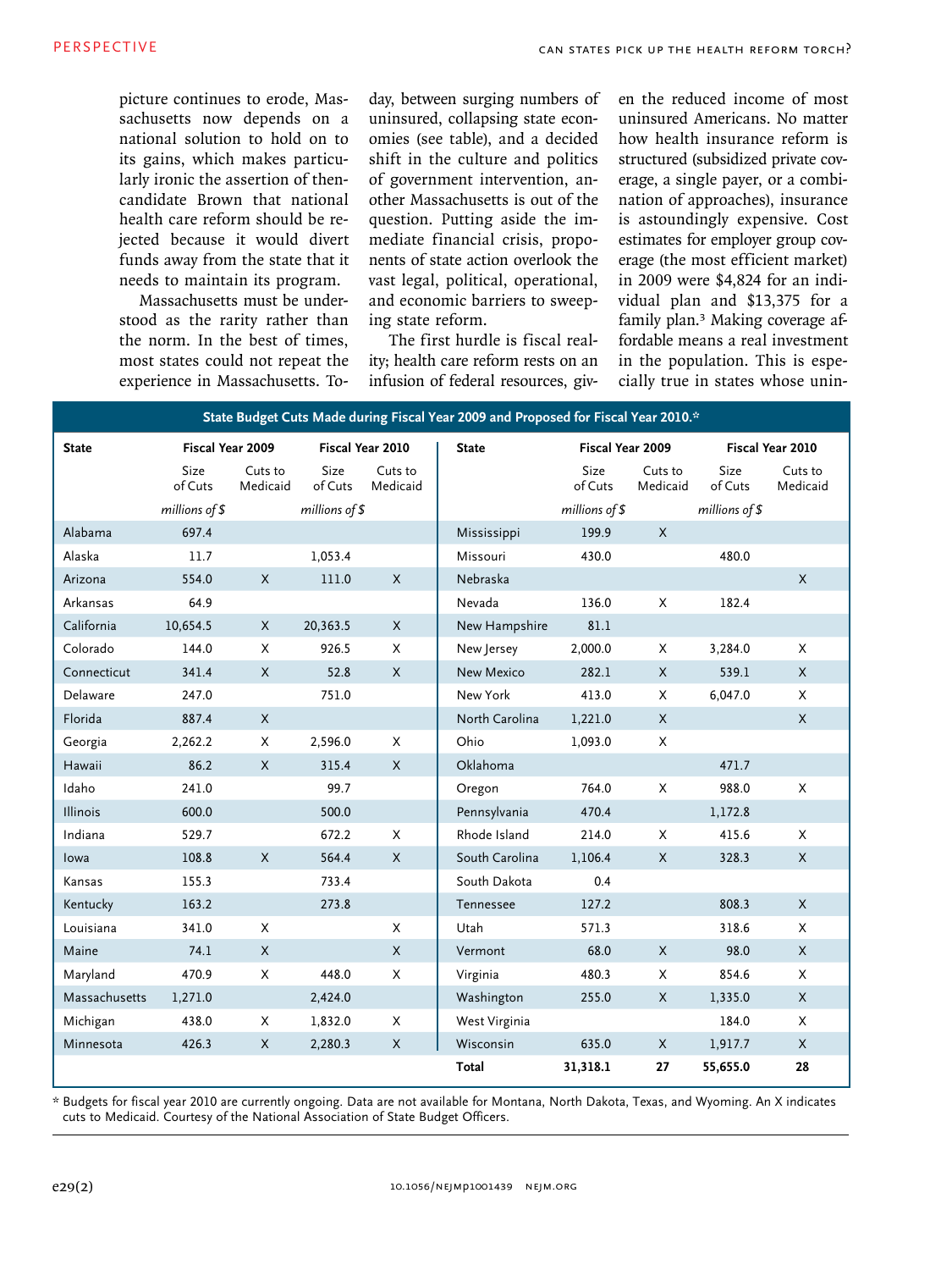sured populations are staggeringly large. (Texas and California together accounted for 12.7 million uninsured persons in 2008, more than one quarter of the uninsured.)

A second hurdle is practical. If accessible private insurance is the goal, then states need to tackle the discriminatory tactics, such as price gouging and exclusion, that insurers use to deny enrollment or provide coverage that is grossly inadequate in relation to medical need. Even if individual states are willing to intervene, insurers are free to evade state regulation simply by pulling up stakes in any jurisdiction with an unappealing political and regulatory climate. State crackdowns make little headway; even California, the largest state, struggled to delay a proposed 39% rate increase by Anthem Blue Cross until the federal government intervened.

The law represents a third hurdle. Even states that are willing to intervene find themselves powerless to reach more than half the group market as a result of the Employee Retirement Income Security Act (ERISA), which exempts from state regulation selffunded employer plans that use large insurers only as plan administrators. Self-funding is not only for jumbo employers anymore; thousands of smaller firms now self-insure to avoid state insurance laws and liability for premium tax payments.

The final hurdle is the reality of health care today. The modern health care system is highly interdependent and operates across state boundaries. For example, health care providers in Washington, D.C., a place that has made a heroic effort to insure all residents, treat thousands of residents from Maryland and Virginia, whose public insurance programs are far less generous. Strategies for health care cost containment cannot be launched in individual states, because health care markets cross jurisdictional boundaries. Furthermore, in a modern economy, people need to be able to move interstate in order to pursue economic opportunities and participate in a changing labor market. Affordable health care is a national problem that demands a national solution.

The House and Senate bills recognize that to succeed, health insurance reform must be undertaken on a nationwide scale. Both measures foster local innovation in health care delivery, pumping billions of dollars into the development of local capacity and improvements in quality and efficiency. But the legislative proposals correctly frame health care as too large, complex, and essential to the nation's wellbeing to relegate adequate coverage levels to the individual states any longer. To this end, pending proposals aim to build a uniform foundation of affordable health insurance resting on combined federal and state oversight to ensure fair practices: fair enrollment and pricing that does not discriminate on the basis of sex, age, or health status; fairness in the quality of coverage; fair information and disclosure practices; and fair treatment of members, patients, and health care providers.

Despite the obvious need for national action, recent weeks have seen a revival of the notion of independent state action (even as more than half of all states either are considering or have enacted legislation to nullify federal reforms).4 A few states, such as California and Missouri, have considered more ambitious state plans, although Missouri officials have been frank in admitting that they are unable to address the affordability problem. Indeed, every state is now trying simply to hold the line against deep erosion in Medicaid coverage, with nearly all states contemplating terrible reductions in the number of people insured, the range of essential services provided, and already desperately low provider payment rates.

Proposals from Congressional Republicans would considerably worsen matters for states. The most highly visible proposal can be found in *A Roadmap for America's Future*. <sup>5</sup> Mirroring the Democratic proposals in its framing of health care reform as part of a more extensive strategy to deal with "America's long-term economic and financial crisis," the *Roadmap* acknowledges the rising cost of health care, the financial burden that it places on families and businesses, and the economic consequences for the nation. With rhetorical flourish, the *Roadmap* characterizes the Democratic reform legislation as a "job-killing" government intrusion on the health care system, asserting that the Republican approach would play a key role in "rejuvenating America's vibrant market economy; and restoring an American character rooted in individual initiative, entrepreneurship, and opportunity."

But it does not take long to see the *Roadmap*'s real purpose: to shift the political and financial burdens of health care reform squarely back onto the states. A careful read of the *Roadmap* reveals a strategy in which a heavily deregulated insurance industry, operating with minimal federal